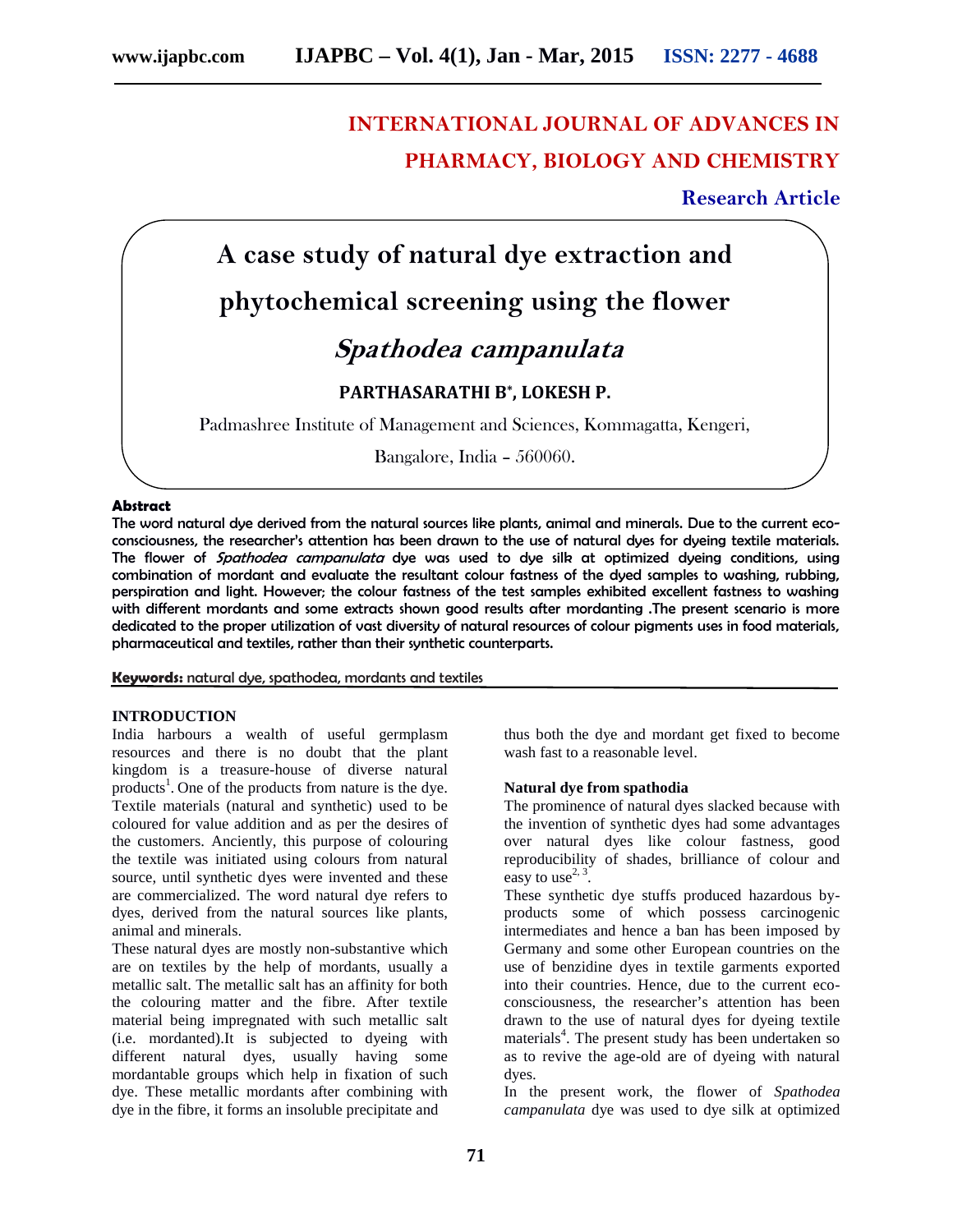dyeing conditions, using combination of mordants<sup>5, 6</sup> and evaluate the resultant colour fastness of the dyed samples to washing, rubbing, perspiration and light.

#### **MATERIALS AND METHODS**

**Source:** Dried and semidried sample without calyx of *Spathodea campanulata* were collected from Rishi Herbal Technologies Pvt Ltd, Bangalore. *Spathodea campanulata* is a medium sized, reaching height of about 10-35 m. These plants are deciduos, with heavy crown of dense, dark foliage and young bark pale in color. The Flowers are generally large in size, red in color, hermaphrodite in nature, orange insde; calyx is green, about 1cmlong and split on the posterio side, ribed and tomentlous; having 5 petals of 1.5 cm long each; stamens 4with orange filaments; extruding with a2-liped stigma; flower buds curved and contain ared sap. Generally the flowering occurs from early January until early March in India. For the present study the flower samples were collected in March 06, 2012 from trees available in the campus of Rishi Herbal Technologies Pvt Ltd, Bangalore, India. **Materials:**

Grinder, Whatmann filter paper, cotton cloth, Soxhlet apparatus, Water bath, colorimeter, Hot air oven, Laminar Air flow.

#### **Chemicals:**

1% starch ,sodium carbonate solution, Brine solution, 1M NaOH, 70% Ethanol, 1M H<sub>2</sub>SO<sub>4</sub> Solution, Tween solution, Detergent , DMSO(Di Methyl Sulfoxide), 0.08% Stannous chloride.

#### **Mordants:**

0.15% alum, 0.08% CuSO4, 0.04% FeSO4, 0.06%  $K_2Cr_2O_7$ , Myrobolan solution (1:10 Myrobolan : water) soaked for overnight.

# **PROCEDURE**

# **(a) Extraction:**

The present study was undertaken to dye cotton with the semi-dried flowers of *Spathodea campanulata*. 5 grams of flowers of *Spathodea campanulata* was semi-dried, powdered and wrapped in Filter paper and kept for SOXHLET extraction in different solvents like NaOH, Ethanol solution and  $H<sub>2</sub>SO<sub>4</sub>$ . The extract was obtained and kept for boiling on hot water bath at 80°C to evaporate the solvent and allowed to cool, finally filtered and then dried. Even water extract was obtained by boiling the dried sample in hot water for  $90^{\circ}$ C for 1 hour<sup>7</sup>.

NaOH extract obtained  $= 12.1$  gram

Ethanol extract obtained  $= 4.6$  gram

Ethanol extract was dissolved in DMSO solution in 1:5 ratio, and NaOH extract dissolved in distilled water in 1:3 ratio.

#### **Pre-mordanting**

Scouring was done with sodium carbonate and

Tween mixture (1:1) for 30 minutes.

Cotton cloth pre-mordanted with 1% starch for 20 minutes.

#### **Mordanting**

Cotton clothes were each treated with individual and different combinants of mordants.

0.15% alum, 0.08% CuSO<sub>4</sub>, 0.04% FeSO<sub>4</sub>, 0.06%  $K_2Cr_2O_7$ , Myrobolan, 0.08% SnCl<sub>2</sub>, Myrobolan:  $K_2Cr_2O_7(1:1)$ , Myrobolan : SnCl<sub>2</sub>

## **(b)Dyeing:**

Cloth kept for dyeing in extract for overnight. Dyed solution with cloth was heated for 75° C so that the cloths take up the dye. Washed in water, dried and kept in brine solution and then washed with detergent and then allowed to shade dry.

It was seen that almost all cloths after washing dint retain dye except the NaOH extract that retain colourupto some extent. The cotton when mordanted with Myrobolan was found to retain much good colour with water extract.

#### **(c) Characterization of dye in table 1:**

Initial absorbance was taken of NaOH and Ethanolic extract at 540 nm

Ethanol extract  $= 1.46$ 

NaOH extract  $= 1.09$  (1:10 diluted with water)

Exposing the dye for 4 hours to different parameters like

Direct exposure to sunlight

U.V

Temperature

Final absorbance after exposure in table 1:

Thus, only Ethanol extract was found to be stable with sunlight. Mostly the stability of dye is decreased with different parameters.

#### **(d) Phytochemical analysis**

In the final stage the phytochemical analysis has been carried out and the step wise descriptions are explained below:

**Material collection and extraction:** Dry flowers were collected, ground into powder and passed through 60 meshes. About 5g of each powder added in 10ml of both the solvents and kept it for 48 hours at room temperature. The extracts were filtered through Whatman No.1 filter paper. This extracts were tested for the presence of active chemical compounds by the following the methods described by Trease and Evans (1989)<sup> $[7]$ </sup>. The different tests i.e. from test are carried out and the details about the test are presented.

# **Tests for Tannins**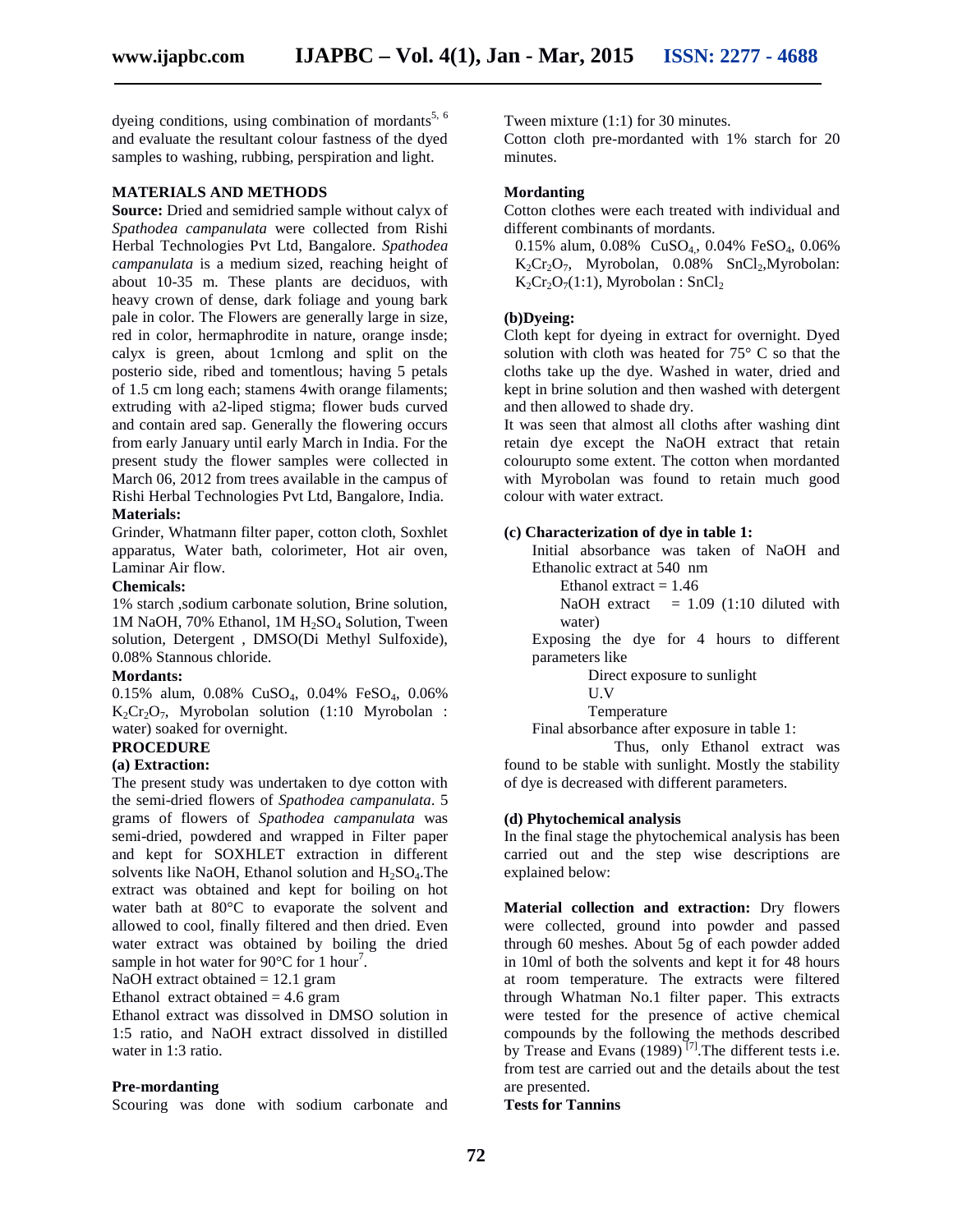One millilitre of the extract was added with 5ml of distilled water and kept for boiling in hot water bath. After boiling, sample was cooled down and to these two to four drops of 0.1% ferric solution was added. Appearance of brownish green or blue black coloration confirms the presence of tannins.

#### **Test for Phlobatannins**

One percentage of HCl was added to the extract (1ml) and boiled in hot water bath. Formation of red precipitation indicates indicates the presence of phlobatanins.

#### **Test for Saponins**

One millilitre of the extract was taken in a test tube and distilled water (2ml) was added to it. The test tube was then kept in boiling water bath for boiling and was shaken vigorously. Existence of froth formation persisted for next one hour confirms the presence of saponins.

#### **Test for Flavonoids (Ammonia test)**

One millilitre of the extract was taken in the test tube and ammonia solution was added (1:5) followed by the addition of conc. sulphuric acid. Appearance of yellow colour and its disappearance on standing indicates the positive test for flavonoids. Here the ammonia is kept into the refrigerator for 30mints before use.

#### **Test for Terpinoids**

Five millilitre of extract was taken in a test tube and 2ml of chloroform was added to it followed by the addition of 3ml of conc. Sulphuric acid formation of reddish brown layer at the junction of two solutions confirms the presence of terpinoids.

#### **Test for Glycosides**

Five millilitre of each extract was added with 2ml of glacial acetic acid which was followed by the addition of 2ml glacial acetic acid, 1drop of ferric chloride solution and 1ml of conc. sulphuric acid. Formation of brown ring at interface confirms the presence of glycosides.

#### **Test for alkaloids (Hager's test)**

0.5ml of the extract. Few drops of 0.1% picric acid were added. Formation of the yellow colour which indicates the presence of the alkaloids.

#### **Test for phenols (Ferric chloride test)**

The0.5ml of the extract was added with few drops of neutral ferric chloride (0.5%) solution. Formation of dark green colour indicates the presence of the phenolic compounds.

**Test for steroids**

Two millilitre of acetic acid was added to 0.5ml of the extract and then added 2ml of  $H_2SO_4$  change of colour form violet to blue or green indicate the presence of steroids.

#### **RESULT AND DISCUSSION**

It was found from the study that flower of *Spathodia campanulata*dye can be successfully used for dyeing of cotton to obtain a wide range of soft and light colours by using combination of mordants. However; the colour fastness of the test samples exhibited excellent fastness after washing with premordanting using Myrobolan: Potassium dichromate combination and Myrobolan:  $SnCl<sub>2</sub>$  and good mordanting with NaOH and water extract but stability of  $H_2SO_4$ extract is lost. But both the ethanol and NaOH extract the colour intensity decreased so it is not suitable dye for the application of textiles.

Table 1 shows the ethanol extract is more stable against sunlight and UV exposure in comparison to NaOH extract. From the phytochemical study of dyes i.e. Table 2, here the Tannins, Cardiolides and Terpenoids are positive in both ethanol and NaOH extract but in the Saponins, Tannins, Cardiac glycosides, Cardiolides and Terpenoids are positive only in ethanol extract. It is been reported that fastness of the dye is influenced by the rate of diffusion of the dye $\delta$ , which is well supported by the experiment. Mordants play important role in imparting color to the fabric. However; the mordants used in combination in different ratios give different type of shades<sup>9</sup> and this experiment shows that the extraction comparison between Ethanol and NaOH are quite comparable for the extraction, but test with ethanol extraction gives more positive values than NaOH. Complexing the fiber with mordant has the effect of insolubilizing the dye, making it color fast is also observed and it is well compared with the past studies<sup>10, 11</sup>. Basically for the better colour strength dependents on the metal salt used<sup>12,13</sup> so in the present set up metal salts are being used and which gives reasonable results. The mordanted cotton cloth was immediately used for dyeing because some mordants are light sensitive.

It is found that the whole process of extraction and dyeing is ecologically safe and valuable and cost effective. The obtained results have shown the dyeing potential of all three natural plant sources as source for dyeing. There is need for proper knowledge, documentation and assessment of dye yielding plants as well as the dying techniques so as to increase the use of natural dyes and some of work already presented in past $14,15$ , and there is also need for the viability and cost effectiveness of the adopted methods. Among differently mordanted, silk dyed with 0.1 N NaOH extract with Myrobolan: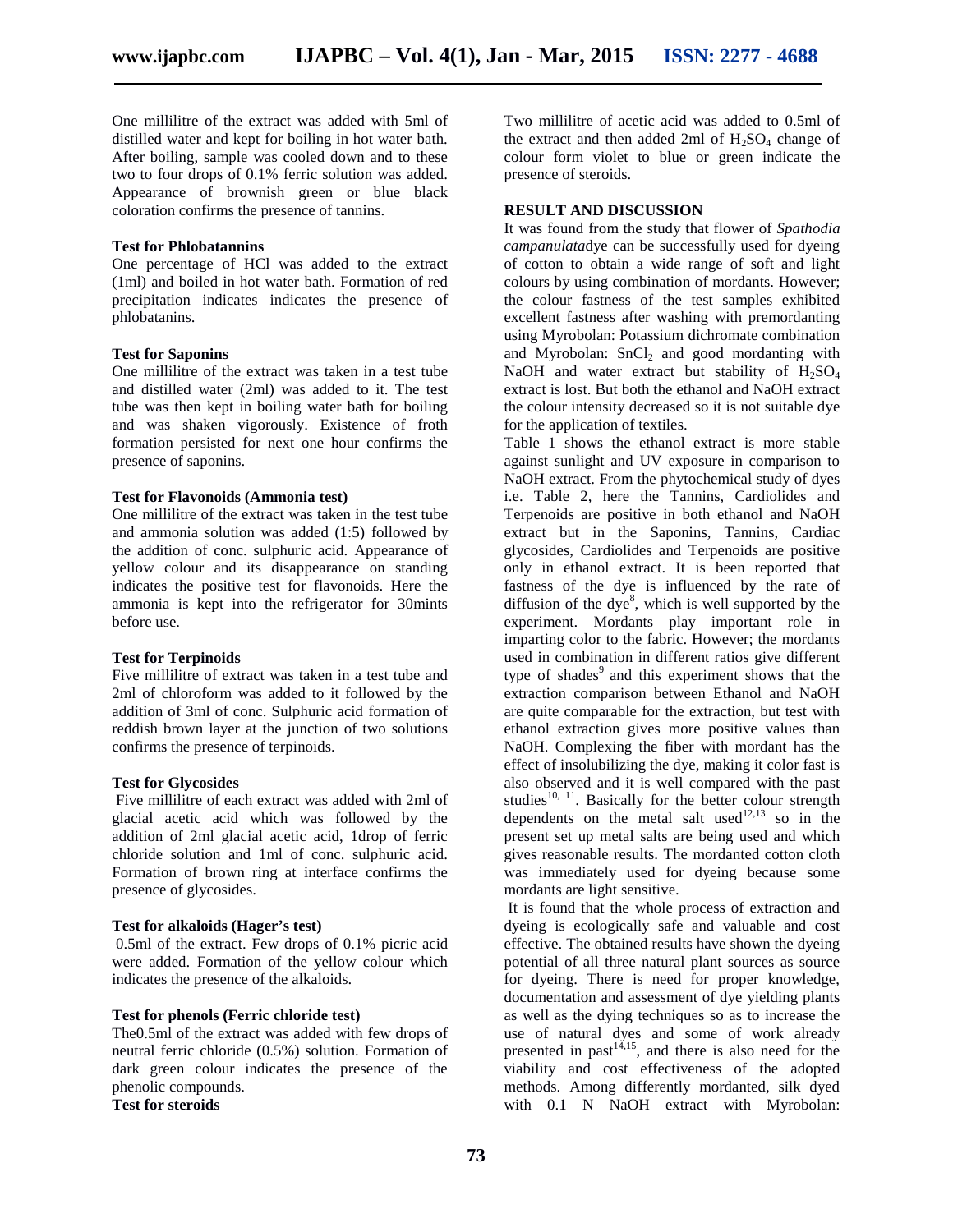$SnCl<sub>2</sub>(1:1)$ by simultaneous mordanting technique, causes the fabric relatively higher K/Svalue as compared to other mordanting system<sup>16</sup>, which is also supported by this present study.

#### **Ethanol Extract:**

When cotton cloth was treated with different mordants like 0.08%CuSO4, 0.04% FeSO4, 0.06%  $K_2Cr_2O_7$ , 0.08% SnCl<sub>2</sub>, then CuSo<sub>4</sub> and  $K_2Cr_2O_7$  gave good colour intensity but colour intensity got decreased gradually when detergent washed and stability was decreased when checked under different parameters. Thus, it is not a suitable dye for application of textiles.

#### **NaOH Extract:**

It gave good colour intensity with all the above four mordants but colour intensity got decreased slightly after detergent wash and stability was lost when checked under different parameters. Thus, it is also not a suitable dye for application of textiles.

#### **H2SO<sup>4</sup> Extract:**

When the fabric was pre-mordanted, mordanted and dyed then it was broken into small pieces due to acidic reactions.

#### **Water Extract:**

When the fabric was pre-mordanted, mordanted with individual mordants and its combinations with Myrobolan (1:1) gave good colour intensity with this extract and showed best result under different parameters.

#### **CONCLUSION**

In this century, the natural resources are protecting the environment and earth from pollution. However; the present study is more focused towards the utilization of the natural resources of color pigments for textiles, food materials and towards medicines in place of their synthetic counterparts. This trend is aimed at safeguarding human health as well as protecting and prolonging life on earth. Detailed scientific studies with natural dyes have established that in most cases their properties are comparable to those of synthetic dyes.

Therefore, if natural dyes have to be commercialized, they need to confirm to the same stringent standards of performance that are applied to synthetic dyes .It thus follows that much more research and developmental effort needs to go in this area. From the above study it was seen that the cotton fabric dyed with water extract was found to have best results and can be used for textile application.

| Table 1              |                                                    |      |                            |  |  |
|----------------------|----------------------------------------------------|------|----------------------------|--|--|
|                      | Final absorbance after exposure in different light |      |                            |  |  |
| Dye extract( $O.D$ ) | Sunlight                                           | U.V. | Temperature $(30^{\circ})$ |  |  |
| Ethanol extract      | 1.98                                               | 1.23 |                            |  |  |
| NaOH extract         | 0.33                                               | 0.43 | 0.32                       |  |  |

| <b>Phytochemical Analysis of dye</b> |                       |                 |                     |  |
|--------------------------------------|-----------------------|-----------------|---------------------|--|
| S.No                                 | <b>TEST</b>           | ETHANOL EXTRACT | <b>NaOH EXTRACT</b> |  |
| 1.                                   | Alkaloids             | Negative        | Positive            |  |
| 2.                                   | Flavonoids            | Negative        | Negative            |  |
| 3.                                   | Saponins              | Positive        | Negative            |  |
| 4.                                   | Phenols               | Negative        | Negative            |  |
| 5.                                   | Tannins               | Positive        | Positive            |  |
| 6.                                   | Anthraquinone         | Negative        | Negative            |  |
| 7.                                   | Cardiac<br>glycosides | Positive        | Negative            |  |
| 8.                                   | Cardiolides           | Positive        | Positive            |  |
| 9.                                   | Volatile oils         | Negative        | Negative            |  |
| 10.                                  | Terpenoids            | Positive        | Positive            |  |

**Table 2**